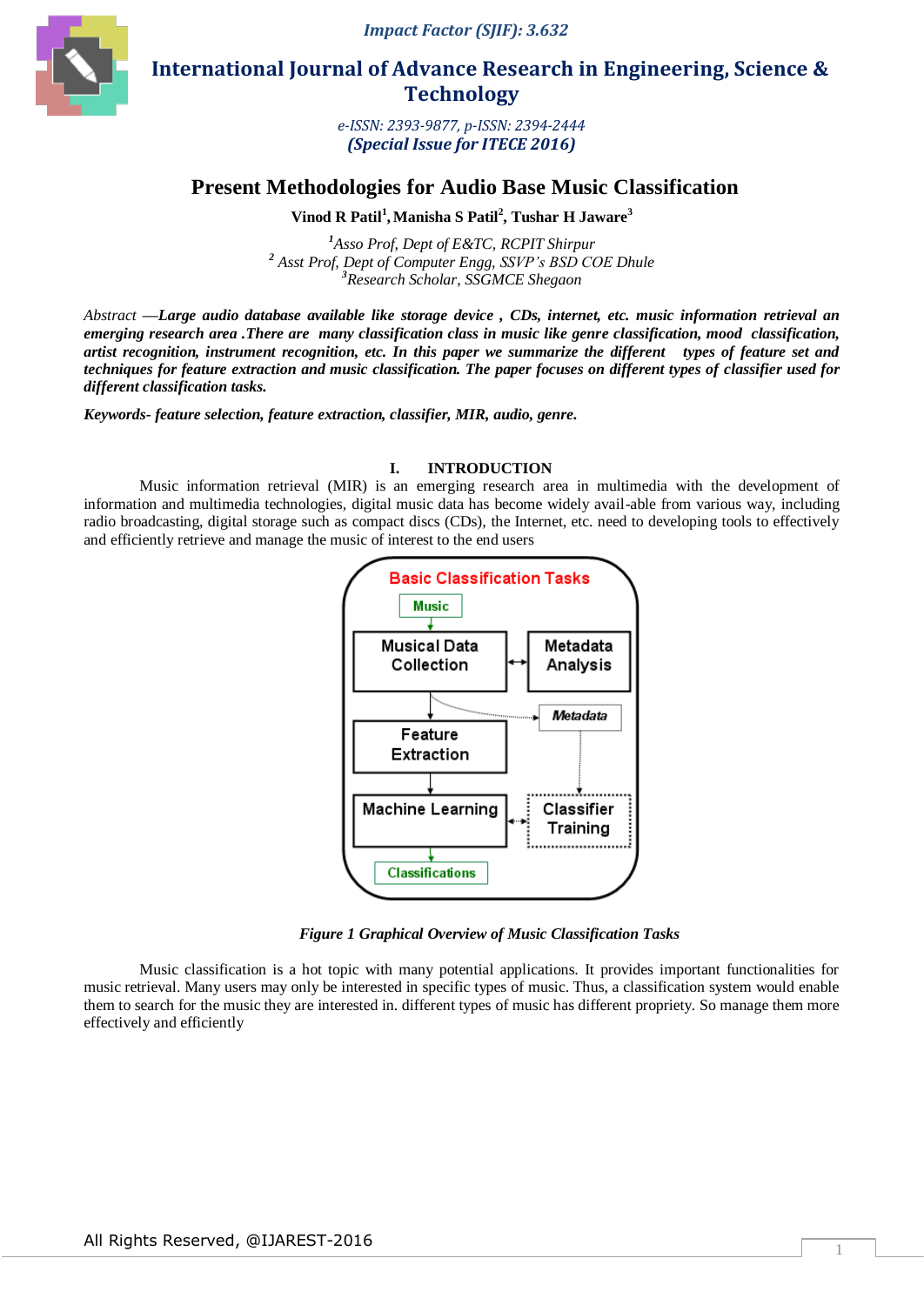

*Figure 2. Generalized music classification system*

Music classification has received much attention from MIR researchers in recent years. Different tasks are related to music classification are listed in the following.

- Genre Classification
- Mood Classification
- Artist Identification
- Instrument Recognition

In this paper, we provide an overview of features and techniques used for the music classification tasks. [26], [27] this article, review the state-of-the art in automatic genre classification of music collections. Different features and types of classifiers being developed and used.

## **II. AUDIO FEATURES**

Audio feature the key components of a music classification system. Different types of feature have categorized the into four subcategories, namely short-term features, long-term features, semantic features, and compositional features Scaringella [26]

| <b>Class</b>    | <b>Feature type</b>                       | <b>Used in</b>                  |
|-----------------|-------------------------------------------|---------------------------------|
| <b>Timber</b>   | Zero crossing rate (ZCR)                  | [2], [3], [8], [10]             |
|                 | Spectral Centroid (SC)                    | [2], [3], [8], [10], [25]       |
|                 | Spectral Rolloff (SR)                     | [2], [3], [8], [10], [25]       |
|                 | Spectral flux (SF))                       | [2], [3], [25]                  |
|                 | Spectral bandwidth (SB)                   | $[2]$ , $[8]$ , $[10]$ , $[25]$ |
|                 | Amplitude spectrum envelop (ASE)          | $[29]$ , [14]                   |
|                 | Mel-frequency Cepstrum Coefficient (MFCC) | [2],[21],[8],[22]               |
|                 | Fourier Cepstrum coefficient              | $\lceil 2 \rceil$               |
| <b>Temporal</b> | Amplitude modulation                      | [30],[31],[9],[14]              |
|                 | Auto regressive modeling                  | $[4]$ , $[13]$                  |

*Table. 1Summary of Low-Level Feature Used In Music Classification*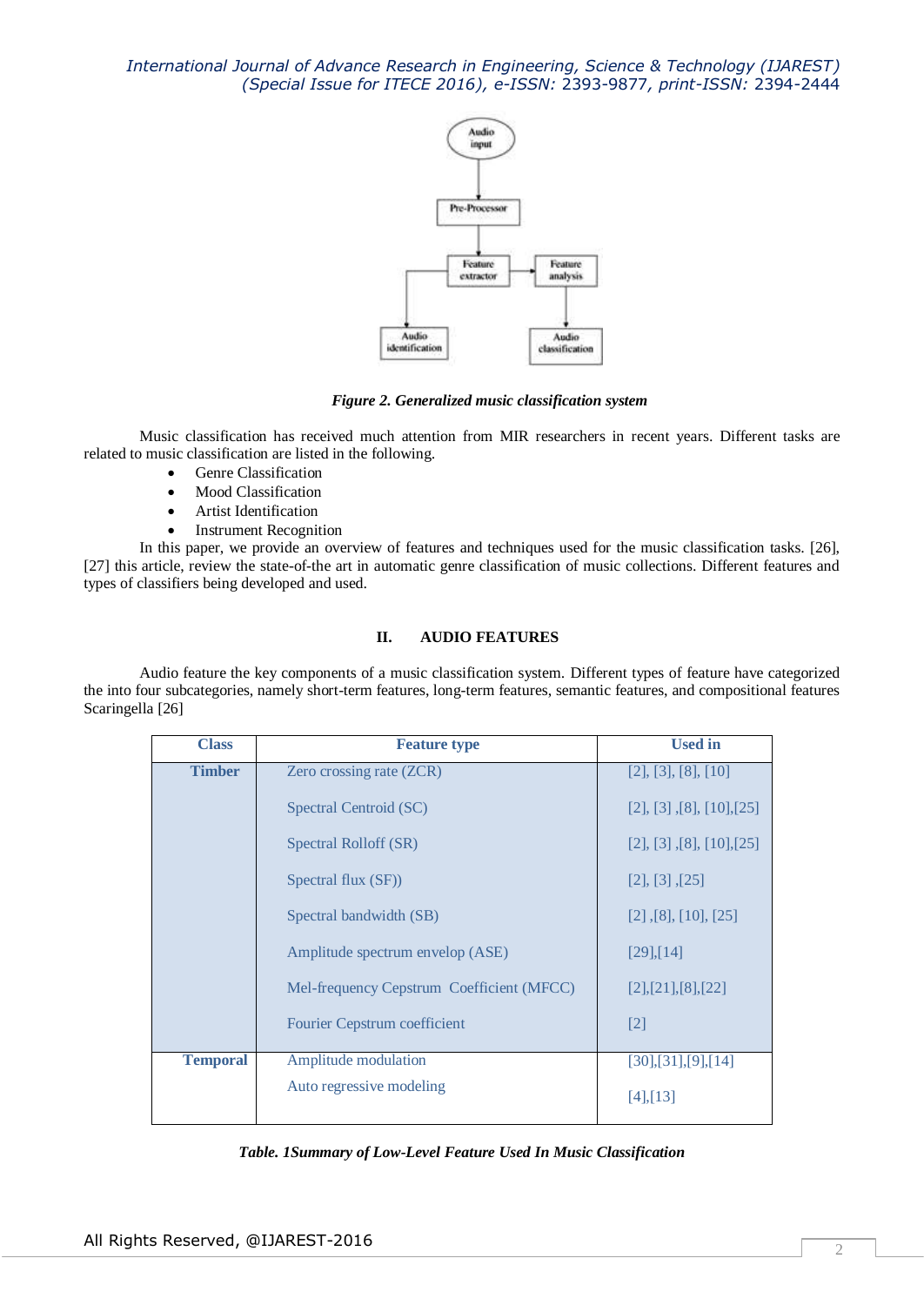Audio features are divided into two levels, low-level and mid-level features, Low-level features can be further divided into two classes of timbre and temporal features. Timbre features capture the tonal quality of sound that is related to different instrumentation [1], low-level features again divided into two type of timbre and temporal features. Timbre features capture the tonal quality of sound that is related to different instrumentation, whereas temporal features capture the variation and evolution of timbre over time. Low-level features are obtained directly from various signal processing techniques like Fourier transform, spectral/cepstral analysis, autoregressive modeling, etc. mid-level features provide a closer relationship and include mainly three classes of features, namely rhythm, pitch, and harmony.

The large number of timbre features proposed for music classification such as spectral flux, spectral bandwidth, short time Fourier transform, one of the most powerful features such as MFCC[10]. Low level feature use to genre and mood classification [3], [32] .Low-level features has good performance for music classification, but mid-level features use for cover song detection [91], [93], mid-level features use for music analysis include Rhythm, Pitch, Harmony. Rhythm is the most widely used mid-level feature in audio-based music classification. Tzanetakis proposed the use of beat histogram (BH) [2] for genre classification. Rhythm feature use for mood classification [21], [22]. Pitch is one of the most useful features for music classification. Pitch feature can be used to determine fundamental frequency of sound. In Genre and mood classification pitch histogram use [1], [20].Rhythm features used in most of works for mood classification [2], [25], [27].

#### **III. MUSIC CLASSIFIER**

There are different techniques for the music classification. The common classifiers are K-nearest neighbor (K-NN) [35], support vector machine (SVM) [36], and GMM classifier [28]. Different classifiers also used for different music classification, including logistic regression [10], [39], artificial neural networks (ANN) [4], [6], [25], [37], decision trees [5], [23] linear discriminate analysis (LDA) [2], [14], [42] nearest centroid (NC) [18], [20], and sparse representation-based classifier (SRC) [16]. For music classification K-NN [35] and SVM [36] are the most used, K-NN and SVM are related to single feature vector representations. Convolutional neural network (CNN) can directly handle feature. Feature learning is a process in which feature is automatically select and extract features for improving the classifications performance [4]. Feature selection/extraction can be done by supervised or unsupervised methods. The standard method for un-supervised feature extraction is principal component analysis (PCA). Large number features are available, and then combine them for music classification [10], [11], [22].

| feature              | classifier   | <b>Accuracy</b> | <b>Reference</b>             |  |
|----------------------|--------------|-----------------|------------------------------|--|
|                      |              | $\frac{6}{9}$   |                              |  |
| STFT+MFCC+Beat+Pitch | KNN and GMM  | 60              | G. Tzanetakis and P. Cook    |  |
| STFT+FET+MFCC+LPC    | Ada Boost.DT | 82              | J. Bergstra, N. Casagrande   |  |
| STFT+MFCC+Beat+Pitch | <b>SVM</b>   | 78              | T. Li and M. Ogihara         |  |
| $CR+NTF$             | <b>SVM</b>   | 78              | I. Panagakis, E. Benetos     |  |
| MFSC+ASE+OSC         | NC.          | 90              | C.-H. Lin, J.-L. Shih,       |  |
| $CR+NTF$             | <b>SRC</b>   | 92              | I. Panagakis, C. Kotropoulos |  |

| Table 2 Performance of Genre Classification Algorithms |  |  |  |
|--------------------------------------------------------|--|--|--|
|                                                        |  |  |  |

#### **IV. MUSIC CLASSIFICATION**

Genre Classification: Genre classification is the wide area in MIR significant work by done by Tzane-takis and Cook [1], provide data set with 1000 songs in raw audio format evenly distributed in ten genres ISMIR 2004 also provide data set. Large work has been done with different approaches [2], [8], [1], and [12].

Mood classification: Mood classification is another important area. In this category song can be classify in to different emotional like happy, sad, and angry. if compare the feature and classification method between genre and mood classification lot of the features common with much more emphasis on low-level spectral features [10], [15], [18], rhythmic features have been used a lot in many mood classification systems [16], [17], [19].

Artist Identification: Another emerging area in music classification has artist identification it involves several subtasks—artist identification, singer recognition, and composer recognition. Since different artists, singers, and composers have their distinctive styles of performing, singing, and composition, it is possible to distinguish songs performed/sung/written by different artists/singers/composers based on the musical styles reflected in song audio, which is the purpose for general audio-based artist identification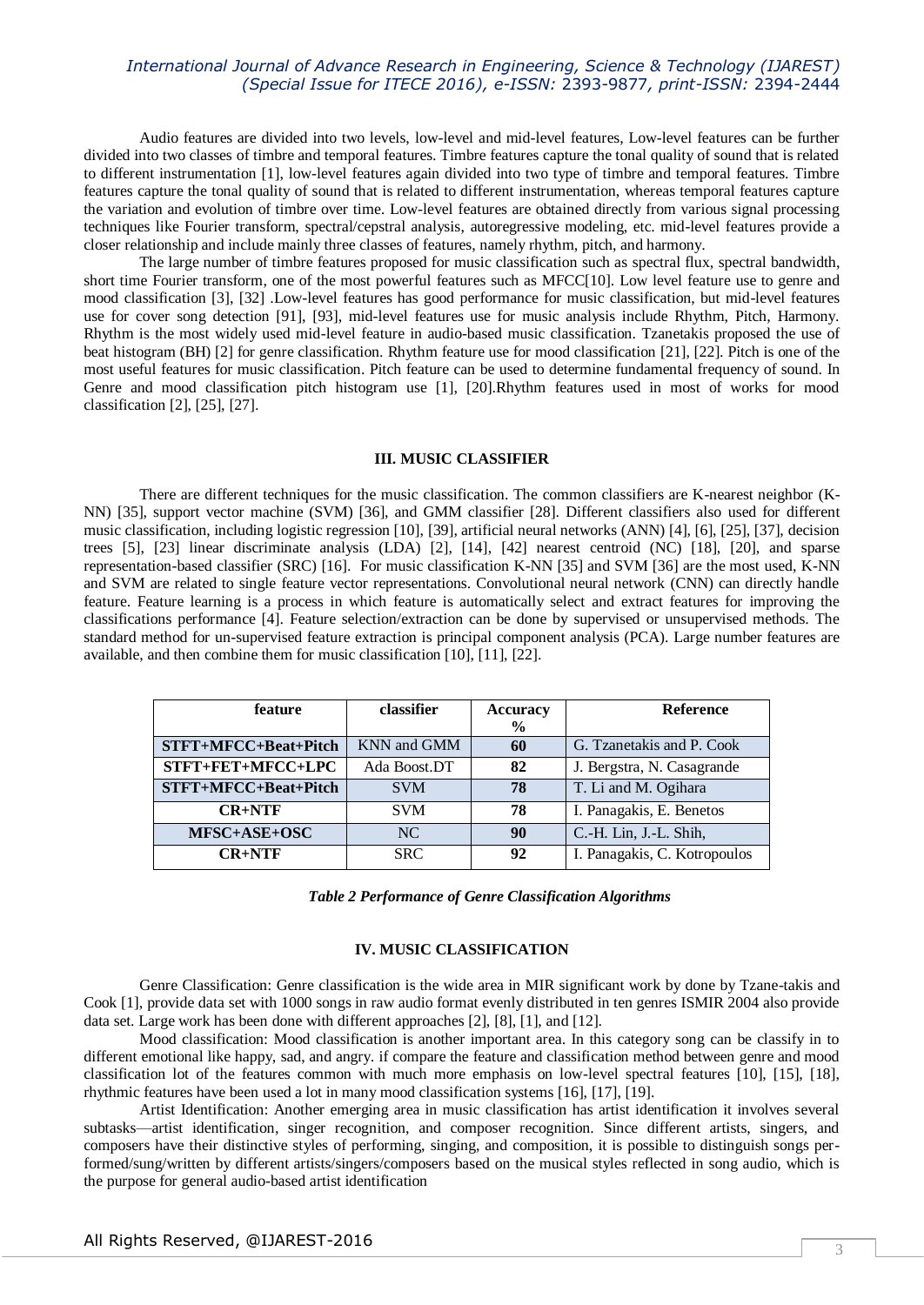

*Figure 3 Musical genre taxonomy*

Instrument Recognition: Instrument recognition is one another research area in music classification. The purpose is to identify the types of instruments playing at different intervals in the raw audio.

#### **V. CONCLUSION**

In this paper review different types of feature and extraction technique and compared the results of their classification accuracy with different features as well as several classifiers. As can be observed, the music classification systems based on collaborating machine learning and evolutionary algorithms have better performance in comparison other methods.

#### **REFERENCES**

- [1] Zhouyu Fu, Guojun Lu, Kai Ming Ting, and Dengsheng Zhang "A Survey of Audio-Based MusicClassification and Annotation,"IEEETrans. Multimedia, vol. 13, no. 2, pp. 303–39, 2011
- [2] G. Tzanetakis and P. Cook, "Musical genre classification of audio sig-nals,"IEEE Trans. Speech Audio Process., vol. 10, no. 5, pp. 293– 302,2002.
- [3] T. Li, M. Ogihara, and Q. Li, "A comparative study of content-based music genre classification," inProc. SIGIR, 2003.
- [4] T. Lidy and A. Rauber, "Evaluation of feature extractors and psycho-acoustic transformations for music genre classification," inProc. Int. Conf. Music Information Retrieval, 2005.
- [5] A. Meng and J. Shawe-Taylor, "An investigation of feature models for music genre classification using the support vector classifier," inProc. Int. Conf. Music Information Retrieval, 2005.
- [6] I. Mierswa and K. Morik, "Automatic feature extraction for classifying audio data,"Mach. Learn., vol. 58, pp. 127-149, 2005.
- [7] N. Scaringella and G. Zoia, "On the modelling of time information for automatic genre recognition systems in audio signals," inProc. Int. Conf. Music Information Retrieval, 2005.
- [8] J. Bergstra, N. Casagrande, D. Erhan, D. Eck, and B. Kegl, "Aggregate features and ada boost for music classification,"Mach. Learn., vol. 65, no. 2–3, pp. 473–484, 2006.
- [9] F. Morchen, A. Ultsch, M. Thies, and I. Lohken, "Modeling timbredistance with temporal statistics from polyphonic music,"IEEE Trans.Audio, Speech, Lang. Process., vol. 14, no. 1, pp. 81–90, 2006.
- [10] T. Li and M. Ogihara, "Toward intelligent music information retrieval,"IEEE Trans. Multimedia, vol. 8, no. 3, pp. 564–574, 2006.
- [11] J. Shen, J. Shepherd, and A. Ngu, "Towards effective content-based music retrieval with multiple acoustic feature combination,"IEEETrans. Multimedia, vol. 8, no. 6, pp. 1179–1189, 2006.
- [12] T. Lidy, A. Rauber, A. Pertusa, and J. Inesta, "Improving genre clas-sification by combination of audio and symbolic descriptors using atranscription system," inProc. Int. Conf. Music Information Retrieval,2007.